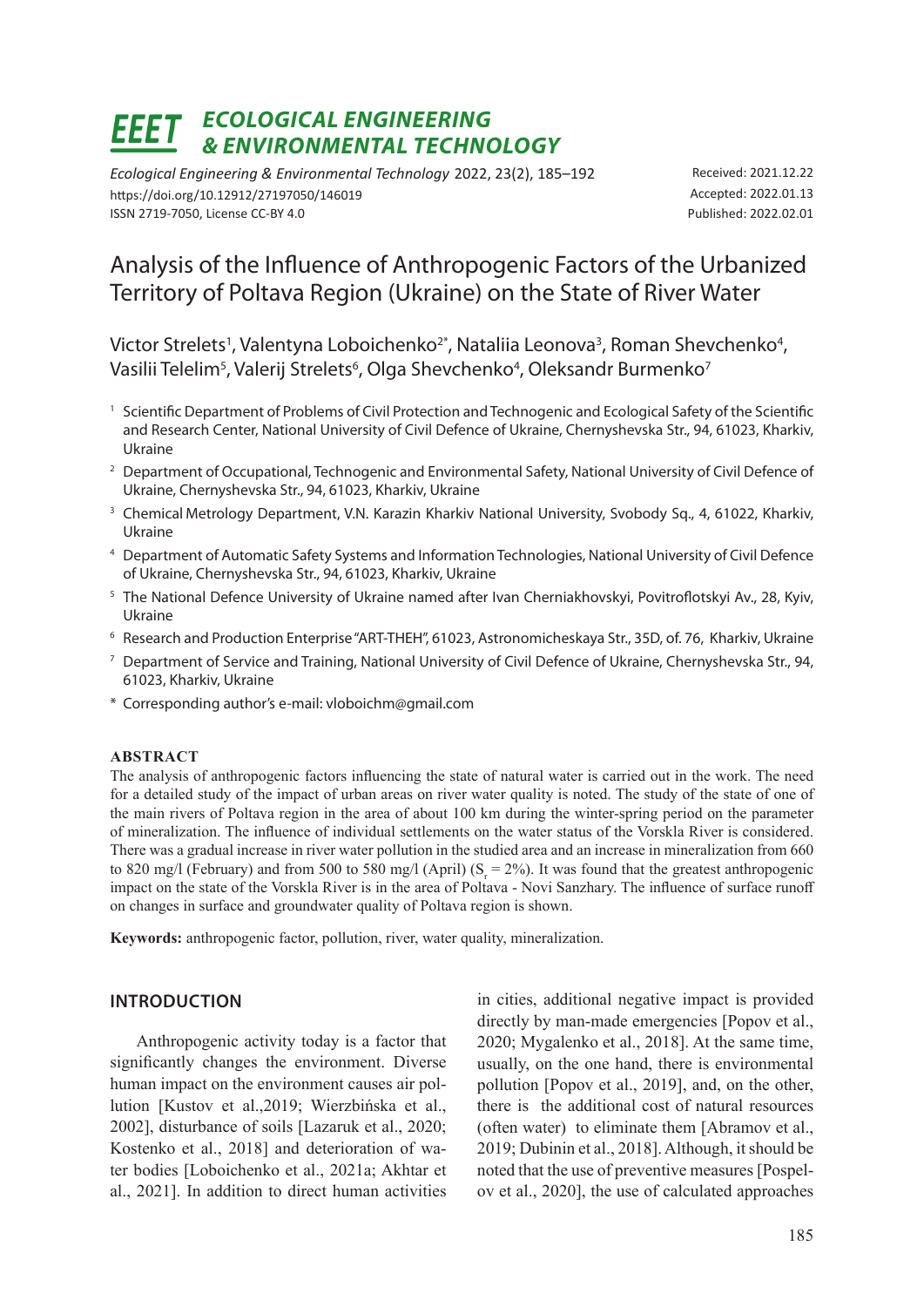[Starodub et al., 2018], environmentally friendly methods of its elimination [Levterov, 2019; Stawczyk et al., 2021], clearly, can reduce the scale of the emergency or prevent its development.

At the same time, urbanization is also a factor that makes a significant contribution to environmental pollution, namely water bodies. Thus, the paper [Bhateria et al., 2016] notes the significant negative impact of human activities and urbanization on the state of lakes in India. There is a need for research on physicochemical parameters, such as the content of heavy metals, sulfates, nitrates, pH, conductivity, TDS, BOD and others. Discharges of industrial and municipal wastewater, climate change cause an increase in microplastics in water, further accumulation of heavy metals in living organisms, eutrophication of water bodies, increasing risks to human health who consume this water. It is noted that treatment methods should include, in addition to filtration and bioremediation, a ban on the discharge of pollutants into water bodies.

The impact of the urbanized area is considered in more detailed way for a number of water bodies in Popasna (Ukraine). Changes in the parameter of electrical conductivity under the influence of surface urban runoff were noted for a number of reservoirs of this city in the work [Loboichenko et al., 2021b]. The predominant influence of surface runoff on individual ponds in Popasna was noted. The improvement in the water quality in Lake Vembanad (India) by reducing the impact of anthropogenic factors and using remote sensing and in situ observations in the period of global pandemic caused by SARS-CoV-2 (2020 р) was noted in the work [Kulk et al., 2021]. Although the authors do not mention separate sources of pollution, they state the need for the remote monitoring of water status and the regulation of anthropogenic activities for sustainable management of Lake Vembanad.

Rivers are also one of the most important types of water bodies affected by humans. They are often the main source of water supply for settlements, as well as providing water to natural ecosystems at various levels. Surface runoff from the surrounding area, both from the urbanized and the intact one, also enters the river and increases the amount of soluble mineral and organic compounds. Municipal and industrial wastewater of various degrees of purification also gets into river water, additionally polluting it. Further deterioration of river water quality, obviously, negatively

affects the life of all living organisms that use it. In turn, this indicates the need for a more detailed study of individual anthropogenic factors affecting the state of river water in order to further more efficient use of water resources and environmental protective measures.

The study of the state of water bodies, including river systems under anthropogenic pressure, has been considered by many researchers. Thus, the paper [Masere et al., 2012] notes that the state of Manyame River water is affected by surface runoff, wastewater and agriculture, which increases turbidity and nutrient content in it, and reduces the content of soluble oxygen. The interviews of residents of Nyamira County (Kenya) indicated a negative impact of untreated wastewater from households and direct washing in these rivers [Bosire et al., 2021] on the state of water in Gucha, Kenyamuchwachwa and Kenyamware rivers. The use of physico-chemical methods and multivariate statistical analysis, i.e., principle component analysis in the study Indus River (Pakistan) allowed to note that the main factors of pollution of its water are anthropogenic source pollution, runoff due to rain and soil erosion [Mansoor et al., 2019]. The changes in electrical conductivity, TDS, soluble oxygen and lead are due to the anthropogenic impact.

In the work [El-Shazly, 2019] the influence of anthropogenic factors on the wetland ecosystems of the Nile delta has been researched, in particular, the influence of anthropogenic factors on the physicochemical and biotic parameters of the three lakes Edku, Burullus and Manzala located in the Nile delta. The accumulation of heavy metals in surface sediments and in some representatives of fauna and flora (tilapia fish and the common reed) is noted, there is no similarity of their accumulation in water and bio samples, though.

When studying the state of water in the Vizela River (Portugal) by parameters pH, TDS, electrical conductivity, redox potential, and chloride, fluoride, bromide, nitrite, nitrate, sulfate, and phosphate content authors [Horta Ribeiro Antunes et al., 2021] noted that the most polluted water is downstream and unfit for human consumption according to the parameter  $NO<sub>2</sub>$ . It is stated that the water of this river is affected by urbanization and industrialization. The general research of anthropogenic influence on a condition of surface waters is considered in the work [Khatri et al., 2015]. In particular, the heterogeneous impact of urbanized and rural areas on the state of these waters is noted.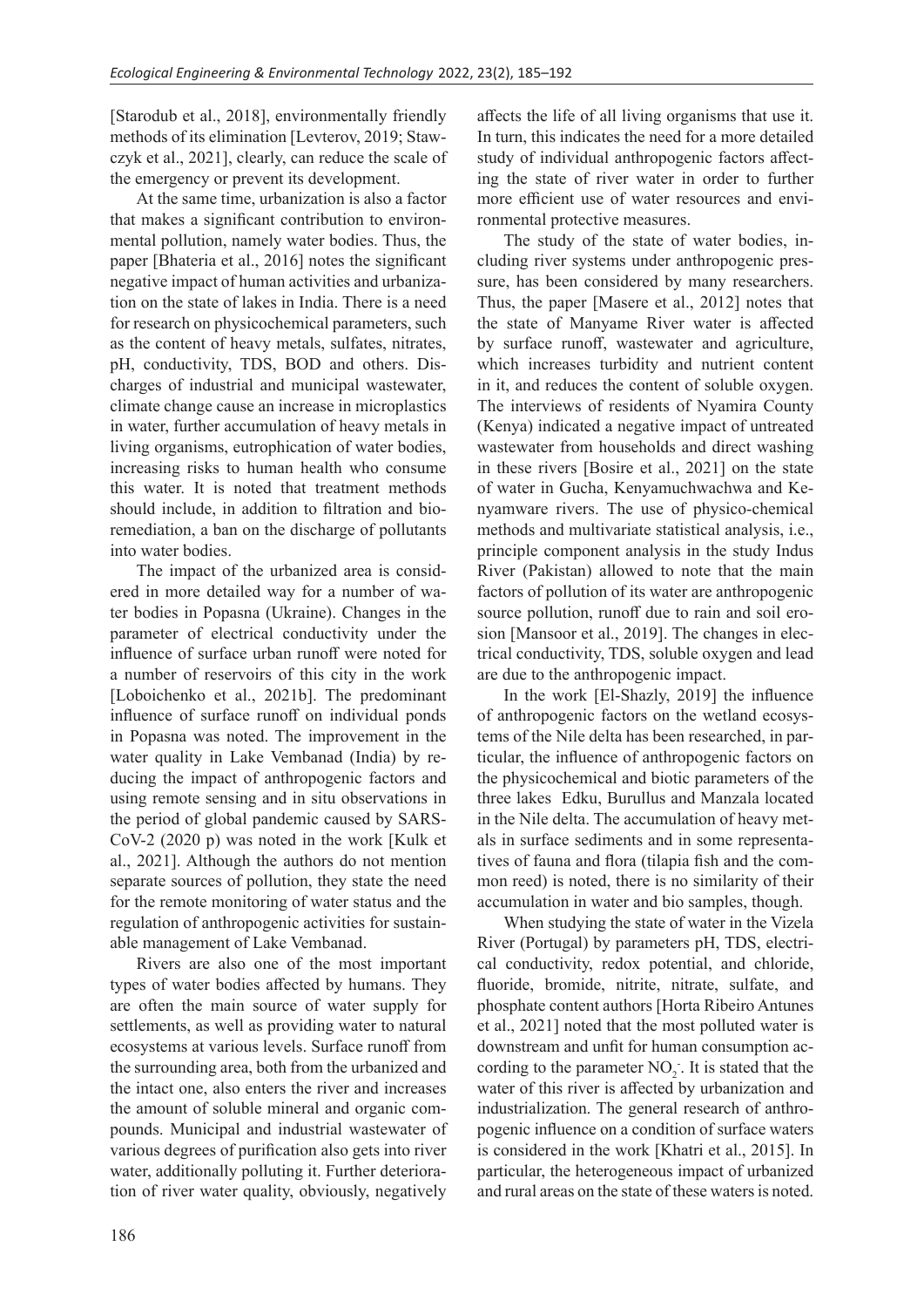The negative impact of anthropogenic factors in some areas of the Paranhana River (Southern Brazil) is noted by the authors [Dalzochio et al., 2019]. Thus, the study of water status according to physical- and- chemical, microbiological parameters and the biota status in two areas determined the excess of a number of heavy metals in the area, which is more urbanized, while the accumulation of heavy metals in fish is observed in both studied areas. The study of the state of the river according to the index of water pollution was conducted by Ukrainian scientists [Shuliakova et al., 2020]. In particular, anthropogenic impacts on water quality in the Southern Bug River (Ukraine) were noted in a number of areas in which the river flows. Thus, there is an excess of sulfate, chloride and ammonium ion in 15 studied points. Unsatisfactory operation of sewage treatment plants of communal enterprises, intensification of agricultural and industrial activities, and irrational management of water management activities are noted as the main factors of pollution. At the same time, the authors do not detail the specifics of the impact of individual anthropogenic sources and rely on official statistics.

Downstream cumulative effect of pollutants was observed in the study of the water status of the river Białka (southern Poland) [Bojarczuk et al., 2018]. There was a negative impact of the tourism industry on river water quality; the bacterial contamination occurred in all study areas, including the recreational area, though. There are non-point (surface runoff, melt water) sources of pollution related to the specifics of the region, it is not noted which point sources are also involved in polluted rivers, though. The gradual pollution of the Benin River (Nigeria) in a separate area between the two settlements of Ajimele and Koko town was noted by the authors in [Ayobahan et al., 2014] The use of the Water Quality Index and the principle component analysis made it possible to identify the most polluted areas downstream. It is also noted that the pollution of the river water is caused by organic pollution, industrial effluent, soil erosion, nutrient loading and human activities.

Multiparametric spatial and temporal study of water quality Nanfeihe River (China), conducted by the authors [Yang et al., 2021], indicates the need for careful selection of proper index to accurately trace the latent pollution sources of urban rivers. Thus, the City Water Quality Index is more informative than the Water Quality Index

in determining potential pollution sources with heavy loads of pollutants.

The combination of the use of a number of physical and chemical parameters and various indices of water quality (pollution) with the use of cluster analysis, although a fairly extensive study, at the same time allowed to determine the possibility of using the water of the Tillai River (Bangladesh) for different water uses [Rahman et al., 2020]. This study also identified the main sources of river pollution. Thus, to study the state of water bodies and, in particular, rivers different approaches are used to assess both the complex and individual impact of individual sources of pollution, which further ensures better management of anthropogenic activities and optimize water use of these water sources.

The purpose of this work is to study the impact of anthropogenic factors in the urban area of Poltava region (Ukraine) on the state of the Vorskla River.

#### **MATERIALS AND METHODS**

Water samples were taken from water bodies (the Vorskla River (the samples were collected about 10 cm below the water level at a distance of 1.5–2.0 m from the shore) and groundwater (well)) during February – April 2021 in accordance with [ISO 5667-6:2014, DSanPiN 2.2.4-171-10] once a month. In February the samples were taken out from the ice-holes as the water had frozen.

Figure 1 shows the sampling points where points 1–12 are water of the Vorskla River, point 13 is groundwater (well). Studying the water of the Vorskla River, samples were taken in the Poltava-Kobeliaky section, downstream, taking into account the potential impact of certain anthropogenic factors.

Subsequently, the mineralization of water samples was measured. Number of measurements is 5 (for each water sample). The analysis was performed with a conductivity meter EZODO 7021. After each series of measurements, the instrument sensor was thoroughly rinsed with distilled water. Data processing was performed by standard statistical methods according to [Dvorkin, 2001]. The relative standard deviation  $(S_r)$ , which is a characteristic of the measurement error, does not exceed 2 % for all determinations.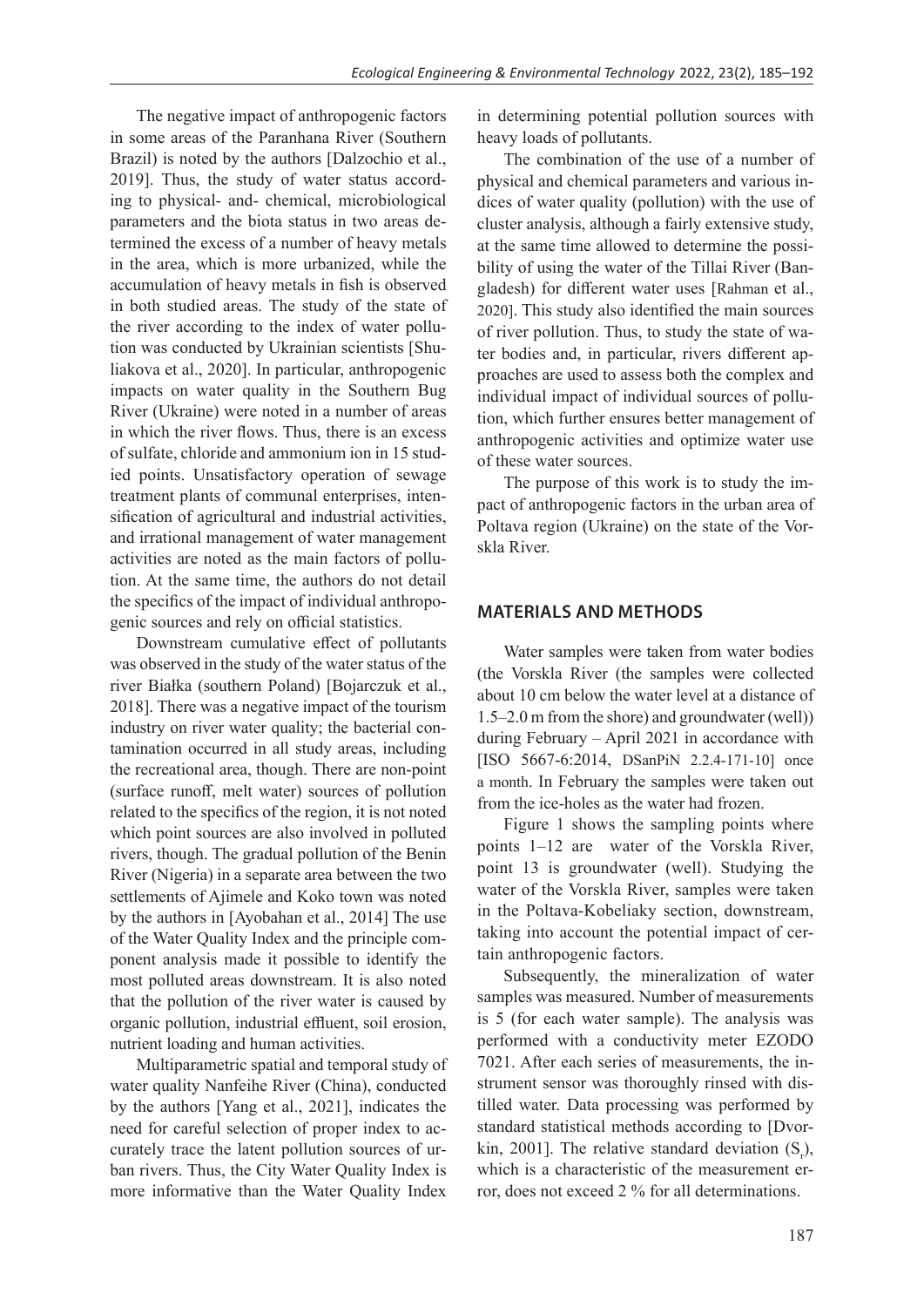

**Fig. 1.** Sampling points of the tested water. Points 1–12 are water of the Vorskla River, point 13 is groundwater (well)

## **RESULTS AND DISCUSSION**

The influence of separate anthropogenic factors on the water condition of the Vorskla River (Poltava region, Ukraine, in the section Poltava - Kobeliaky, the length of which reaches about 100 km) was investigated. The Vorskla River is one of the medium-sized rivers in Ukraine; its length in the Poltava region reaches 226 km. It is used for recreational purposes and for drinking water supply [Regional report 2019].

Sampling points were selected in order to investigate the impact of individual settlements (Poltava, Novi Sanzhary, Bilyky, Kobeliaky, Kustolovi Kushchi) on the water status of the Vorskla River (Fig. 1). Point 1 is in front of Poltava 200 m upstream; point 2 is Poltava 100 m upstream in front of the road bridge, on the city beach; point 3 is behind the city of Poltava 700 m downstream behind the road bridge; point 4 is in front of the village of Novi Sanzhary 100 m upstream; point 5 is in the village of Novi Sanzhary 150 m downstream behind the road bridge, on the beach; point 6 is behind the village of Novi Sanzhary 100 m downstream; point 7 is in front of the village of Squirrels 200 m upstream; point 8 is in the village of Bilyky 200 m upstream in front of the road bridge; point 9 is behind the village of Bilyky 100 m downstream; point 10 is in front of the town of Kobeliaky 100 m upstream; point 11 is in the town of Kobeliaky 150 m downstream behind the road bridge; point 12 behind the town of Kobeliaky 100 m downstream, after the Kobeliachka River flows into the Voskla River. The groundwater sample (well in the village of Kustolovi Kushchi) (Fig. 1, point 13) was used as a reference.

In Figure 2 the obtained values of mineralization for water samples of the Vorskla River, taken from points  $1-12$  during the studied period, are given. Figure 3 shows the values of water mineralization of the reference sample (point 13) during the studied period. SanPiN 4630-88 was used as a standard [SanPiN 4630-88]. According to SanPiN 4630-88 the mineralization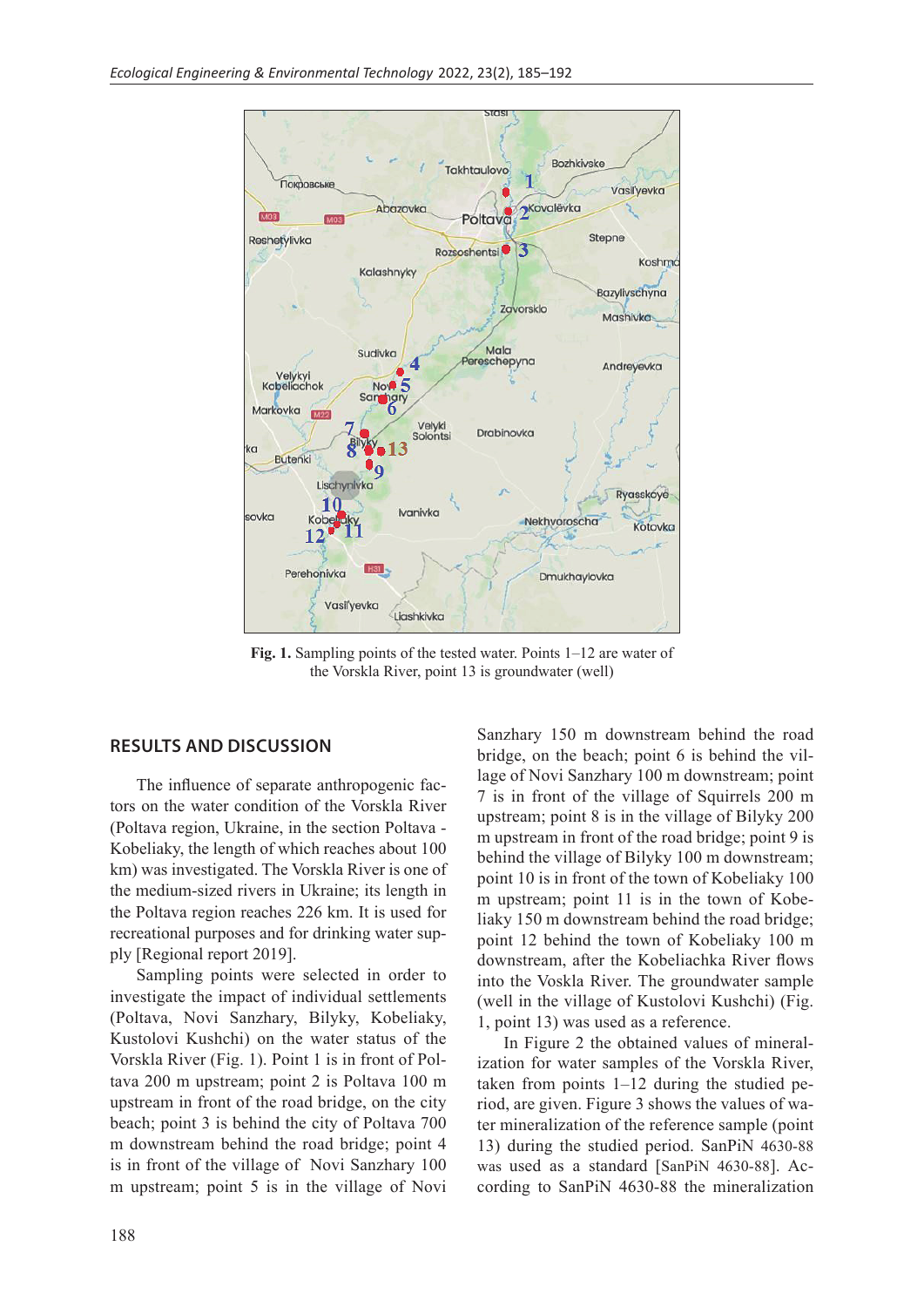

**Fig. 2.** Significance of mineralization of the water of the Vorskla River in the studied points (p. 1–12) during February - April 2021, mg/l

of natural water should not exceed 1000 mg/l. According to Figures 2 and 3 there is no excess of standard values for all tested samples. Mineralization is a characteristic of the content of soluble substances, which under conditions of anthropogenic load, are often pollutants.

According to the data obtained (Fig. 2), the purest water in the studied section of the Vorskla River is observed in front of the city of Poltava, then the content of pollutants begins to increase with fluctuations, and increases to the village of Novi Sanzhary. After passing the village Novi Sanzhary the value of mineralization is somewhat reduced. It is possible to assume that poor quality sewage treatment plants of Novi Sanzhary causes the ingress of insufficiently treated wastewater into the Vorskla River which is diluted with the river water, passing the village of Bilyky. Further the content of pollutants in the Vorskla River remains virtually unchanged in the town of Kobeliaky. This dependence is more characteristic for February, for April it is also observed, but without such sharp differences as for February and with a small increase in mineralization after tflowing the Kobelyaki River into the Vorskla River (Fig. 2, p. 12).

For March, on the contrary, there is a decrease in mineralization after passing the city of Sanzhary (Fig. 2, p. 6), which may indicate a temporary intensification of wastewater treatment in the village of Novi Sanzhary. Further increase and decrease of mineralization may indicate a significant role of surface runoff (meltwater) on the importance of mineralization in the area of Novi Sanzhary and Kobeliaky, although there is an impact of water on the Kobeliaky River (Fig. 2, p. 12).



**Fig. 3.** The values of groundwater mineralization (well) (p. 13) for the period February - April 2021, mg/l

According to Figure 2, the highest values of mineralization are typical for February. There is an increase from 660 mg/l to 820 mg/l in the area of Poltava and Novi Sanzhary and from 800 mg/l to 810 mg/l in the area of Bilyky and Kobeliaky. The lowest values of mineralization are observed for April. Thus, it increases from 500 mg/l to 555 mg/l in Poltava and Novi Sanzhary section, and from 550 mg/l to 580 mg/l in Bilyky and Kobeliaky section. Consequently, despite the impact of meltwater (March, April) the predominant factor, influencing the water status of the Vorskla River in the studied area, is anthropogenic factors, in particular, the activities of settlements. There is a predominant impact of the city of Poltava and the village of Novi Sanzhary on the water quality of the Vorskla River. There is a gradual increase of pollution in the river water in the studied area and an increase of mineralization from 660 mg/l to 820 mg/l (February) and from 500 mg/l to 550 mg/l (April) in Poltava and Novi Sanzhari section. There is a slight impact of the Kobeliaky River in March and April on the water pollution in the Vorskla River.

For the reference sample (Fig. 3), there is a gradual increase in mineralization from 380 mg/l to 680 mg/l from February to April, probably due to the gradual infiltration of pollutants from meltwater and their ingress into groundwater. Given the data obtained (Fig. 2 and Fig. 3), we can assume that the lower mineralization values are more typical for the studied groundwater than for surface water.

Taking into account the obtained results, it is recommended to strengthen the control of local governments over wastewater treatment in Poltava and the village of Novi Sanzhary in order to improve the water condition of the Vorskla River for more rational use of water resources.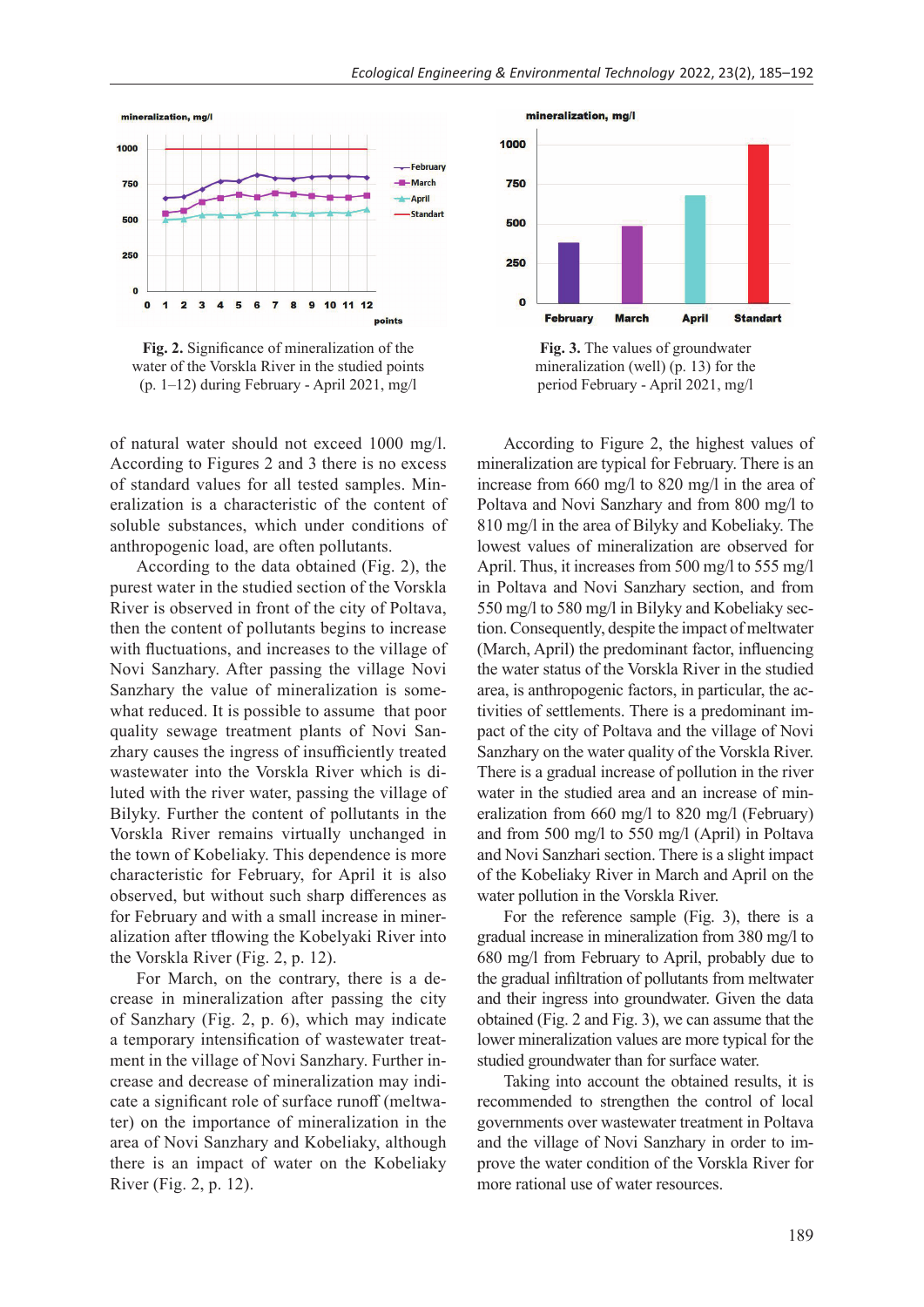#### **CONCLUSIONS**

Thus, it was found that anthropogenic activities, especially within urban areas, have different effects on the state of water bodies, and, in particular, rivers. Physical-and-chemical, microbiological indicators, biota status studies, etc. are used to study this effect, using various indices and mathematical methods of data processing.

The spatial and temporal study of the water status of the Vorskla River (Poltava region) showed that despite the impact of meltwater (March, April 2021), the predominant factor influencing the water status of the Vorskla River in the studied area is anthropogenic factor, in particular, and the activities of settlements. There is a predominant impact of the activities of Poltava and the village Novi Sanzhary on the water quality of the Vorskla River. There is a gradual increase of pollution in the river water in the studied area and an increase of mineralization from 660 mg/l to 820 mg/l (February) and from 500 mg/l to 550 mg/l (April) in Poltava and Novi Sanzhari section, there is a slight impact of the Kobeliak River in March-April on water pollution in the Vorskla River.

For the studied groundwater, there is a gradual increase of mineralization, probably due to the infiltration of pollutants from the meltwater and their entry into groundwater. It can be assumed that this water is less characterized by lower mineralization values than for surface water (Vorskla River). It is recommended to strengthen the control of local governments over wastewater treatment in Poltava and Novi Sanzhary in order to improve the water condition of the Vorskla River for more rational use of water resources.

## **REFERENCES**

- 1. Abramov Y., Basmanov O., Salamov J., Mikhayluk A., Yashchenko O. 2019. Developing a model of tank cooling by water jets from hydraulic monitors under conditions of fire. Eastern-European Journal of Enterprise Technologies, 1(10–97), 14–20. https://doi.org/10.15587/1729-4061.2019.154669
- 2. Akhtar N., Syakir Ishak M.I., Bhawani S.A., Umar K. 2021. Various Natural and Anthropogenic Factors Responsible for Water Quality Degradation: A Review. Water, 13, 2660. https://doi.org/10.3390/ w13192660
- 3. Ayobahan S.U., Ezenwa I.M., Orogun E.E., UrirI J.E., Wemimo I.J. 2014. Assessment of Anthropogenic Activities on Water Quality of Benin River. Journal of

Applied Sciences and Environmental Management, 18(4), 629–636. DOI: 10.4314/jasem.v18i4.11

- 4. Baluch M.A., Hashmi H.N. 2019. Investigating the Impact of Anthropogenic and Natural Sources of Pollution on Quality of Water in Upper Indus Basin (UIB) by Using Multivariate Statistical Analysis. Journal of Chemistry, 13. https://doi. org/10.1155/2019/4307251
- 5. Bhateria R., Jain D. 2016. Water quality assessment of lake water: a review. Sustainable Water Resources Management, 2, 161–173. https://doi.org/10.1007/ s40899-015-0014-7
- 6. Bojarczuk A., Jelonkiewicz Ł., Lenart-Boroń A. 2018. The effect of anthropogenic and natural factors on the prevalence of physicochemical parameters of water and bacterial water quality indicators along the river Białka, southern Poland. Environmental science and pollution research international, 25(10), 10102–10114. https://doi.org/10.1007/ s11356-018-1212-2
- 7. Bosire A.S., Nyantika D., Mamboleo D. 2021. Evaluation of the effects of human activities on water resources in Masaba North, Nyamira County. International Journal of Research and Scholarly Communication, 4(2). https://royalliteglobal.com/ijoras/ article/view/690
- 8. Dalzochio T., Souza M.S. de, Simões L.A.R., Silva G.J.H., Rodrigues G.Z.P., Andriguetti N. B., Silva L.B. da, Gehlen G. 2019. Impact of Anthropogenic Activities on Water Quality of The Paranhana River, Southern Brazil. Brazilian Archives of Biology and Technology, 62, e19180523. https://doi. org/10.1590/1678-4324-2019180523
- 9. DSanPiN 2.2.4–171–10 Hygienic requirements for drinking water intended for human consumption. Order of the Ministry of Health Protection of Ukraine dated 12.05.2010 No. 400. URL: https://zakon.rada. gov.ua/laws/show/z0452–10#Text (in Ukrainian).
- 10. Dubinin D., Korytchenko K., Lisnyak A., Hrytsyna I., Trigub V. 2018. Improving the installation for fire extinguishing with finelydispersed water. Eastern-European Journal of Enterprise Technologies, 2(10–92), 38–43. https:// doi.org/10.15587/1729-4061.2018.127865
- 11. Dvorkin V.I. 2001. Metrology and quality assurance of quantitative chemical analysis, Chemistry, Moscow. (in Russian)
- 12. El-Shazly M.M. 2019. The impact of some anthropogenic activities on river Nile delta wetland ecosystems. Global Journal of Ecology, 4(1), 1–7. DOI: 10.17352/gje.000008
- 13. Horta Ribeiro Antunes I.M., Brás A.F., Reis A.P.M. 2021. Surface Water and Contamination Sources in Urban River Watersheds (Northern Portugal). Ecological Engineering & Environmental Technology, 22(2), 67–74. DOI: 10.12912/27197050/133327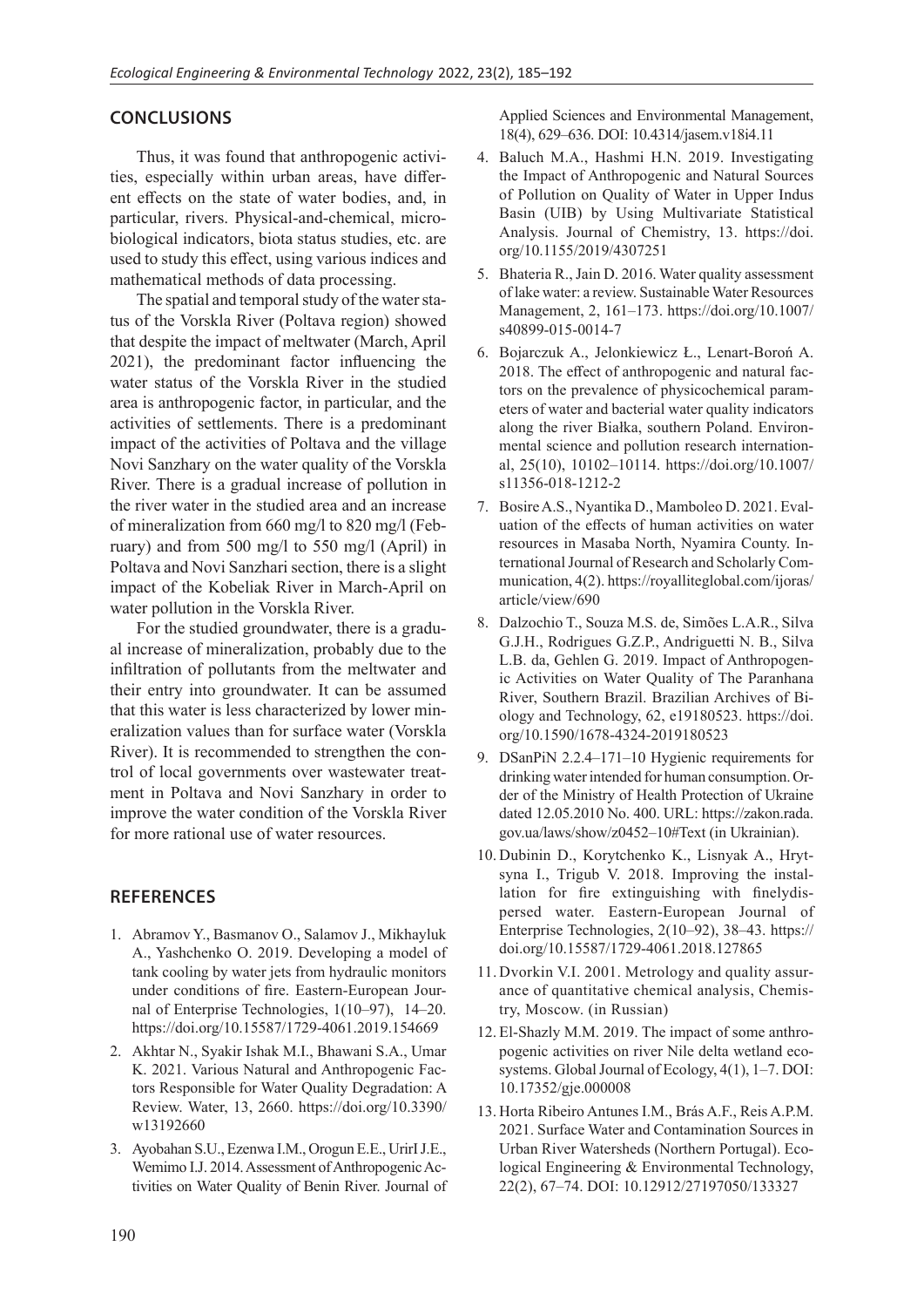- 14.ISO 5667-6:2014. Water quality Sampling Part 6: Guidance on sampling of rivers and streams.
- 15. Kostenko V., Zavialova O., Chepak O., Pokalyuk V. 2018. Mitigating the adverse environmental impact resulting from closing down of mining enterprises. Mining of Mineral Deposits, 12(3), 105–112. https://doi.org/10.15407/mining12.03.105
- 16. Kustov M., Slepuzhnikov E., Lipovoy V., Khmyrov I., Firdovsi D., Buskin O. 2019. Procedure for implementation of the method of artificial deposition of radioactive substances from the atmosphere. Nuclear and Radiation Safety, 3(83), 13–25. (in Ukrainian) https://doi.org/10.32918/nrs.2019.3(83).02
- 17. Khatri N., Tyagi S. 2015. Influences of natural and anthropogenic factors on surface and groundwater quality in rural and urban areas. Frontiers in Life Science, 8(1), 23–39, DOI: 10.1080/21553769.2014.933716.
- 18. Kulk G., George G., Abdulaziz A., Menon,N., Theenathayalan V., Jayaram C., Brewin R.J.W., Sathyendranath S. 2021. Effect of Reduced Anthropogenic Activities on Water Quality in Lake Vembanad, India. Remote Sensing, 13, 1631. https://doi. org/10.3390/rs13091631
- 19.Lazaruk Y., Karabyn V. 2020. Shale gas in Western Ukraine: Perspectives, resources, environmental and technogenic risk of production. Petroleum and Coal, 62(3), 836–844.
- 20. Levterov A.A. 2019. Acoustic Research Method for Burning Flammable Substances. Acoustical Physics, 65(4), 444–449. DOI: 10.1134/ S1063771019040109
- 21. Loboichenko V., Leonova N., Shevchenko R., Kapustnik A., Yeremenko S., Pruskyi A. 2021a. Assessment of the Impact of Natural and Anthropogenic Factors on the State of Water Objects in Urbanized and Non-Urbanized Areas in Lozova District (Ukraine). Ecological Engineering & Environmental Technology, 22(2), 59–66. https://doi. org/10.12912/27197050/133333
- 22. Loboichenko V., Leonova N., Shevchenko R., Strelets V., Morozov A., Pruskyi A., Avramenko O., Bondarenko S. 2021b. Spatiо-Temporal Study of the Ecological State of Water Bodies Located within the Detached Objects of the Urbanized Territory of Ukraine. Ecological Engineering & Environmental Technology, 22(6), 36–44. https://doi. org/10.12912/27197050/141610
- 23. Masere T.P., Munodawafa A., Chitata T. 2012. Assessment of human impact on water quality along Manyame River. International Journal of Development and Sustainability, 1(3), 754–765. https://isdsnet.com/ijds-v1n3-10.pdf.
- 24. Mygalenko K., Nuyanzin V., Zemlianskyi A., Dominik A., Pozdieiev S. 2018. Development of the technique for restricting the propagation of fire

in natural peat ecosystems. Eastern-European Journal of Enterprise Technologies, 1(10–91), 31–37. https://doi.org/10.15587/1729-4061.2018.121727.

- 25.Popov O., Iatsyshyn A., Kovach V., Artemchuk V., Taraduda D., Sobyna V., Sokolov D., Dement M., Yatsyshyn T., Matvieieva I. 2019. Analysis of possible causes of NPP emergencies to minimize risk of their occurrence. Nuclear and Radiation Safety, 1(81), 75–80. DOI: https://doi. org/10.32918/nrs.2019.1(81).13.
- 26. Popov O., Taraduda D., Sobyna V., Sokolov D., Dement M., Pomaza-Ponomarenko A. 2020. Emergencies at Potentially Dangerous Objects Causing Atmosphere Pollution: Peculiarities of Chemically Hazardous Substances Migration. In: Babak V., Isaienko V., Zaporozhets A. (eds) Systems, Decision and Control in Energy I. Studies in Systems, Decision and Control. Springer, Cham, 298, 151–163. https://doi.org/10.1007/978-3-030-48583-2\_10.
- 27. Pospelov B., Kovrehin V., Rybka E., Krainiukov O., Petukhova O., Butenko T., Borodych P., Morozov I., Horbov O., Hrachova I. 2020. Development of a method for detecting dangerous states of polluted atmospheric air based on the current recurrence of the combined risk. Eastern-European Journal of Enterprise Technologies, 5(9–107), 49–56. https://doi. org/10.15587/1729-4061.2020.213892.
- 28. Rahman M.M., Howladar M., Hossain A., Muzemder A.S.H. and Numanbakth A.A. 2020. Impact assessment of anthropogenic activities on water environment of Tillai river and its surroundings, Barapukuria thermal power plant, Dinajpur, Bangladesh. Groundwater for Sustainable Development, 10, 100310. https://doi.org/10.1016/j.gsd.2019.100310.
- 29. Report 2019. Regional report on the state of the environment in the Poltava region in 2019. Poltava 2020. Report 2019 Department of Ecology and Natural Resources. URL: https://mepr.gov.ua/files/docs/Reg.re port/2019/%D0%9F%D0%BE%D0%BB%D1%82 %D0%B0%D0%B2%D1%81%D1%8C%D0%BA %D0%B0%20%D0%BE%D0%B1%D0%BB%D0 %B0%D1%81%D1%82%D1%8C.pdf
- 30. SanPiN 4630-88. Sanitary rules and norms for the protection of surface waters from pollution. Verkhovna Rada of Ukraine. Official site. URL: https:// zakon.rada.gov.ua/laws/show/v4630400-88#Text.
- 31. Shuliakova M.G., Mykhaylenko V.P. 2020. The Influence of anthropogenic factors on water quality in the Southern Bug River basin. Physical Geography and Geomorphology, 101–102, 41–51. https://doi. org/10.17721/phgg.2020.3-4.05 (in Ukranian)
- 32. Starodub Y., Karabyn V., Havrys A., Shainoga I., Samberg A. 2018. Flood risk assessment of Chervonograd mining-industrial district. Proc. SPIE 10783, 107830P. Event SPIE. Remote Sensing. https://doi. org/10.1117/12.2501928.